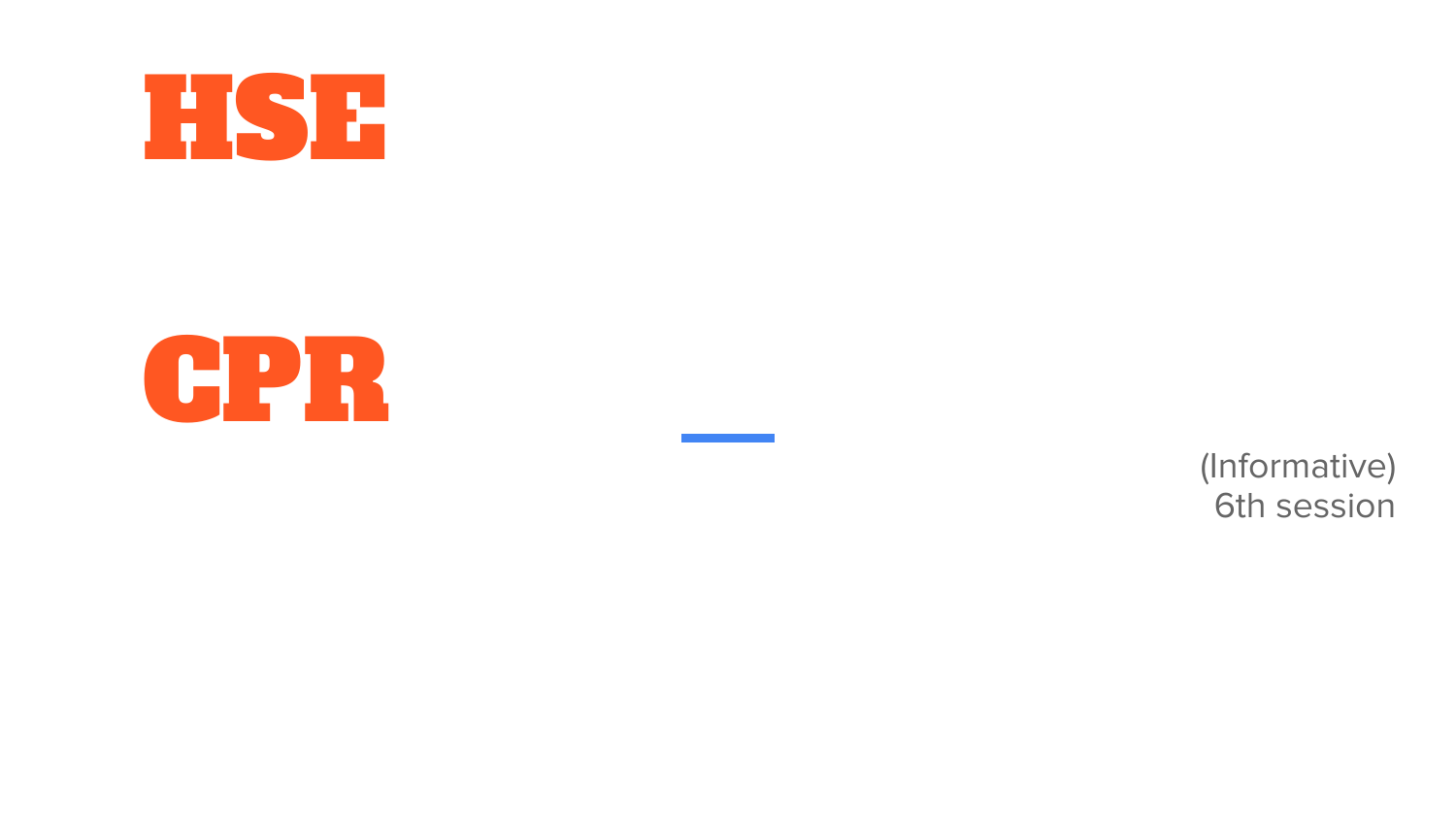### QUEBEC AND CANADA LAW

#### **Quebec Charter of Human Rights and Freedom**

Part 1, Chapter 1, Section 2:

*'Every human being whose life is in peril has a right to assistance. Every person must come to the aid of anyone whose life is in peril, either personally or calling for aid, by giving him the necessary and immediate physical assistance, unless it involves danger to himself or a third person, or he has another valid reason.'* (1975, c.6, s.2).

#### **The Good Samaritan Rule**

§People occasionally hesitate to help others for fear of aggravating an injured person's condition and exposing <u>th</u>emselves to a damage suit. Under a special provision in the Civil Code of Quebec (Book Five, art.1471):

*'Anyone who in good faith helps a person in danger is protected from legal proceedings. An individual may not be found liable for injury caused while assisting a person in danger unless the injury is a result of intentional or gross fault.'*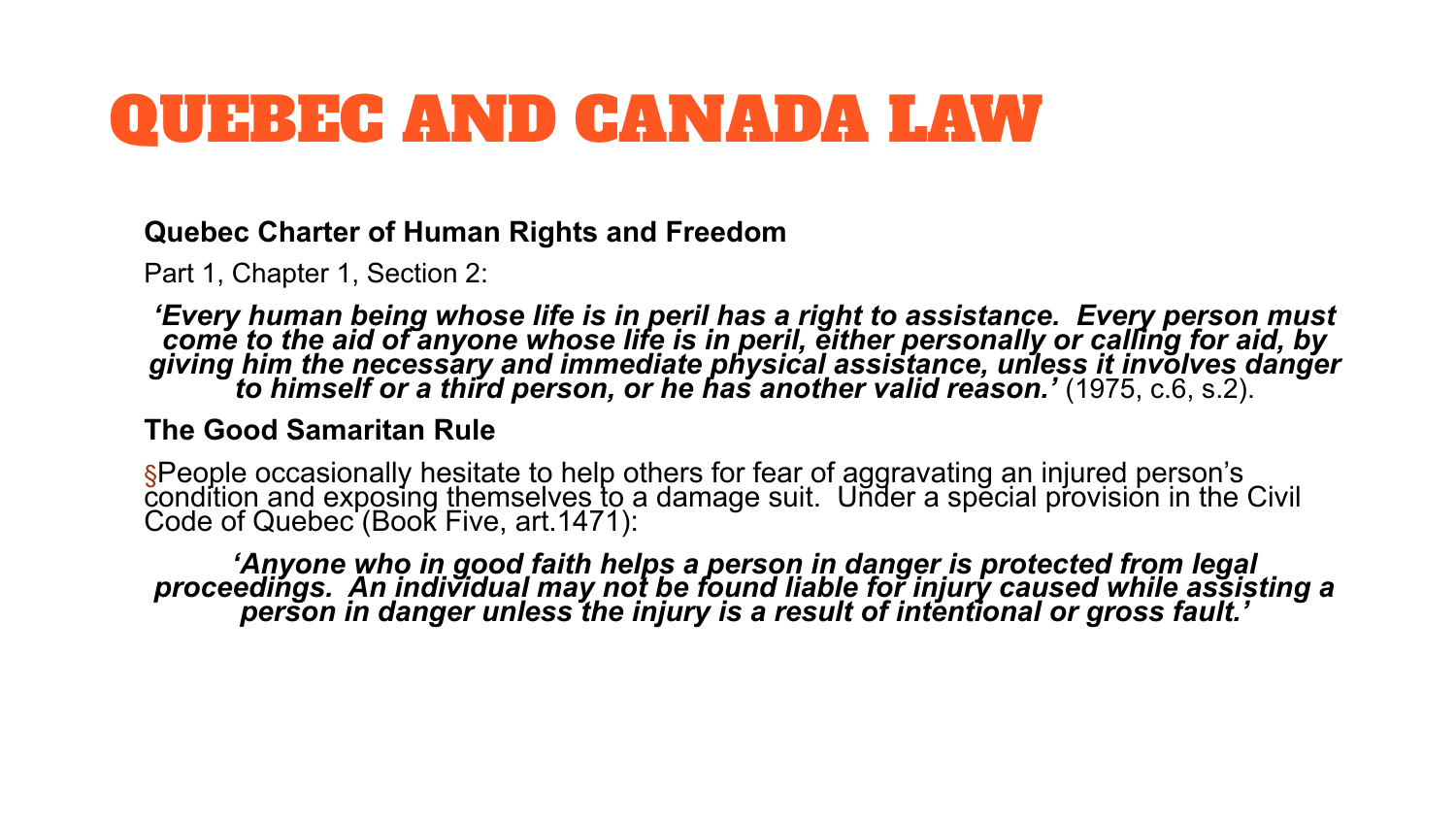# What is CPR and when can we use it?

**→ CPR stands for Cardiopulmonary resuscitation.** 

 $\rightarrow$  It is used when someone is unconscious with abnormal or absent breathing which means that the person is probably having a cardiac arrest.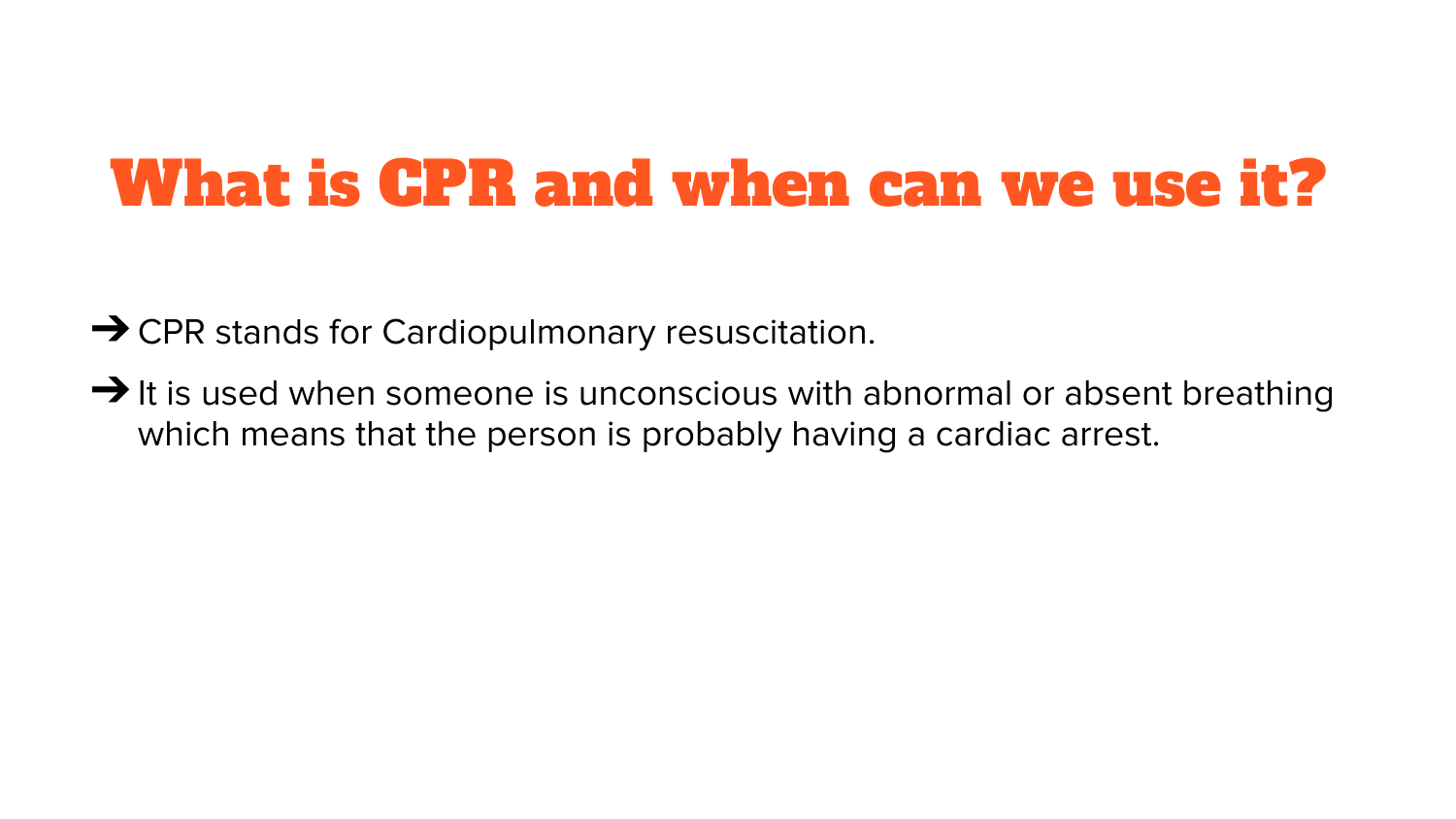- $\rightarrow$  Cardiac arrest happens when the heart stops beating unexpectedly. It is provoked by an electrical malfunction in the heart that causes it to beat irregularly.
- $\rightarrow$  The person becomes unresponsive, stops breathing or is gasping.
- **→ It is imminent and should be treated quickly** by starting CPR, calling 9-1-1 and getting an AED (automated external defibrillator).
- **→ FAST** is the best acronym to help identify a cardiac arrest.

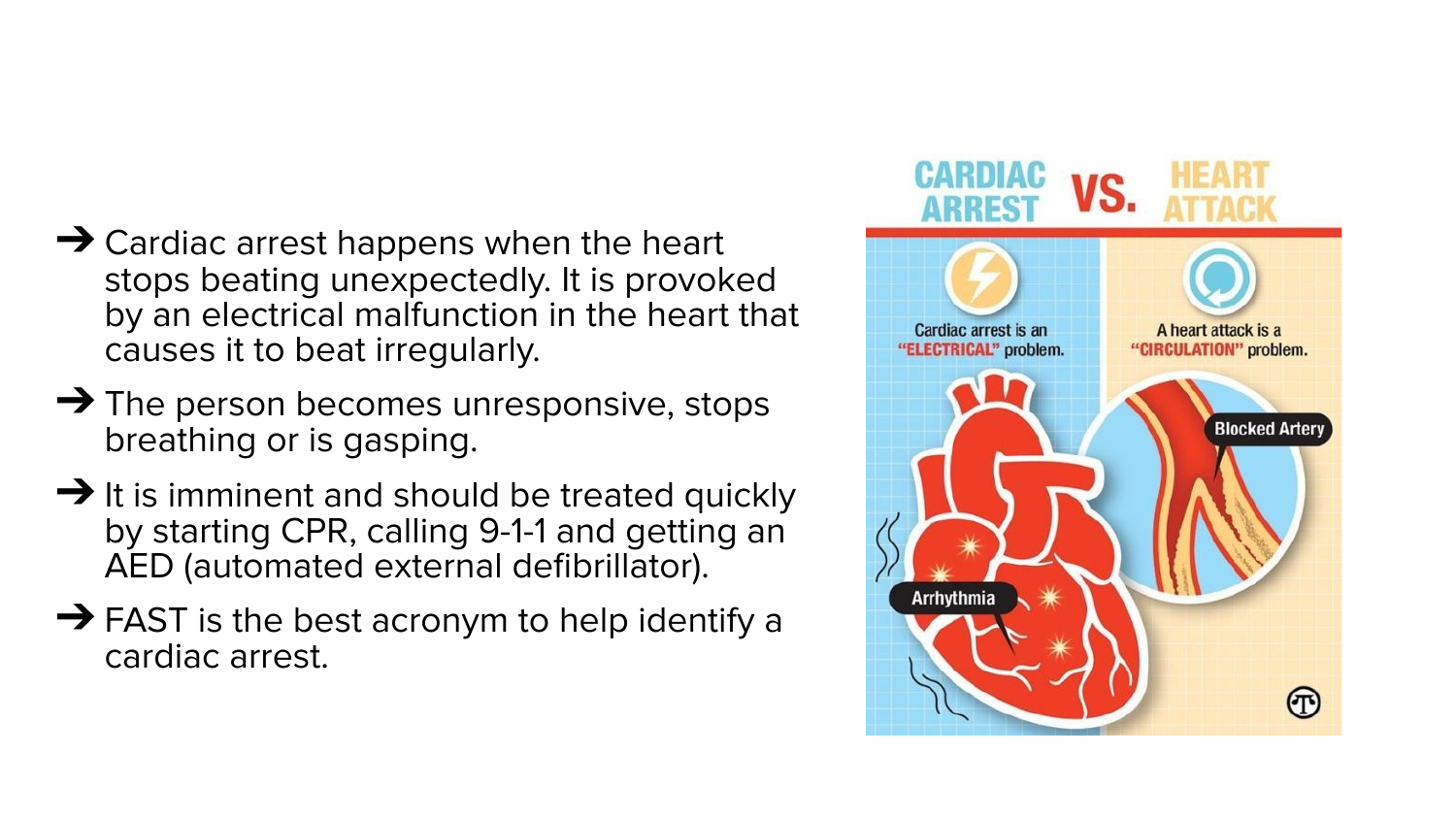# How do we start CPR for an adult?

- 1. Make sure environment is safe for you and the victim
- 2. Check for signs of cardiac arrest?
	- Sudden loss of responsiveness
	- Not breathing or breathing abnormally
	- No response to tapping on shoulders
	- Does nothing when you ask if they're OK

**If signs are present START CPR**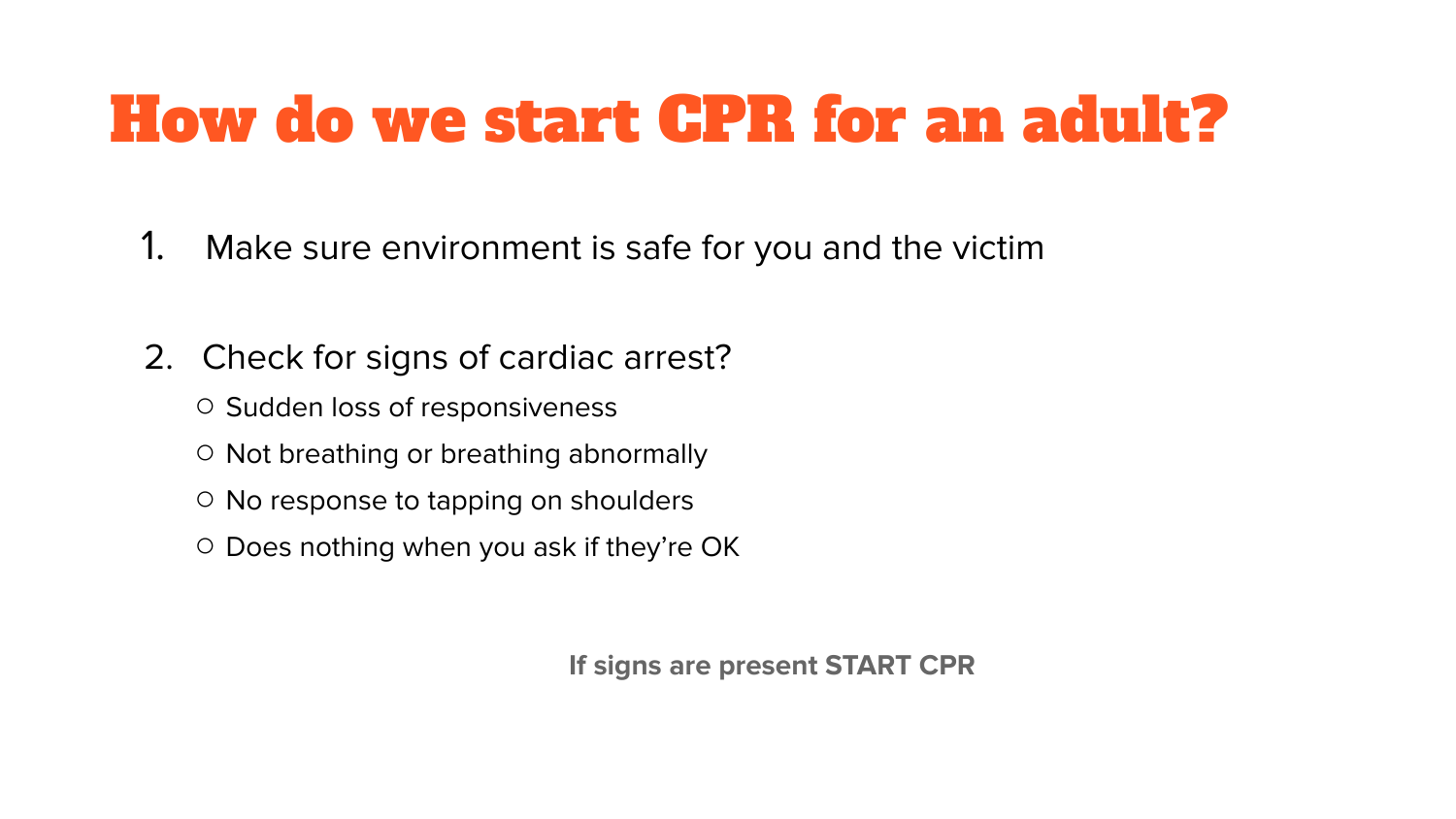- 3. Call for help
	- If you're surrounded by people, ask one person to call 911 and another person to get an AED.
	- If you're alone, call 911 and go get an AED then come back to the victim to start CPR.
- 4. Expose the victim's chest and visualise the sternum.

5. Place the heel of your hand on the lower half of the breast bone (sternum) then place the other hand on top and press down by 5cm at a steady rate of 30 chest compressions per 2 breaths.

6. Allow full recoil of the chest after each compression.

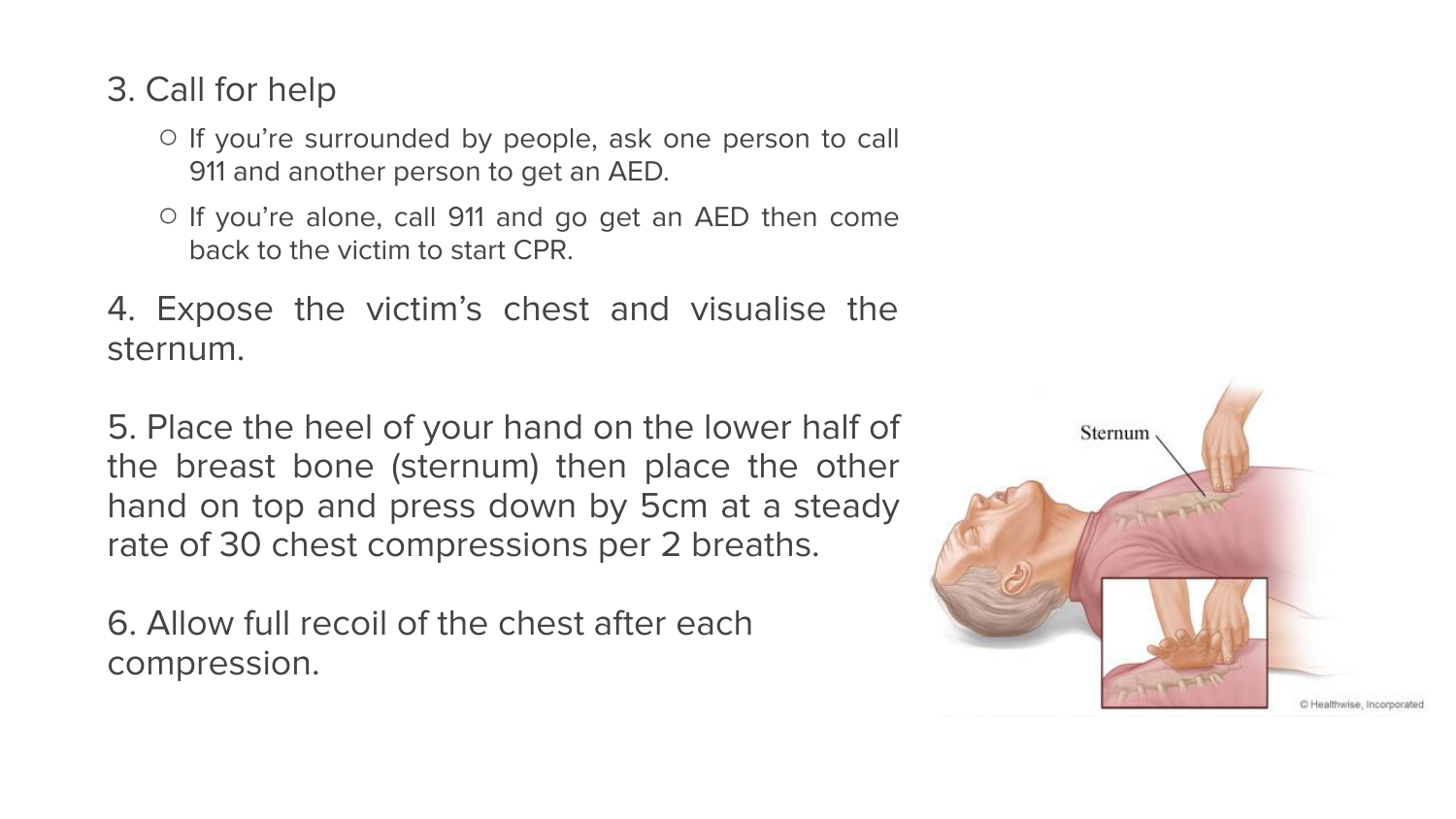7. Place both AED pads on the victim's chest as shown on the pads themselves. Make sure to NOT touch the victim while delivering the shocks and say out loud to everyone around to step back. Follow instructions to resume CPR.

8. Make sure to assign another person to take over CPR if you get tired. Continue CPR until paramedics come and take over.

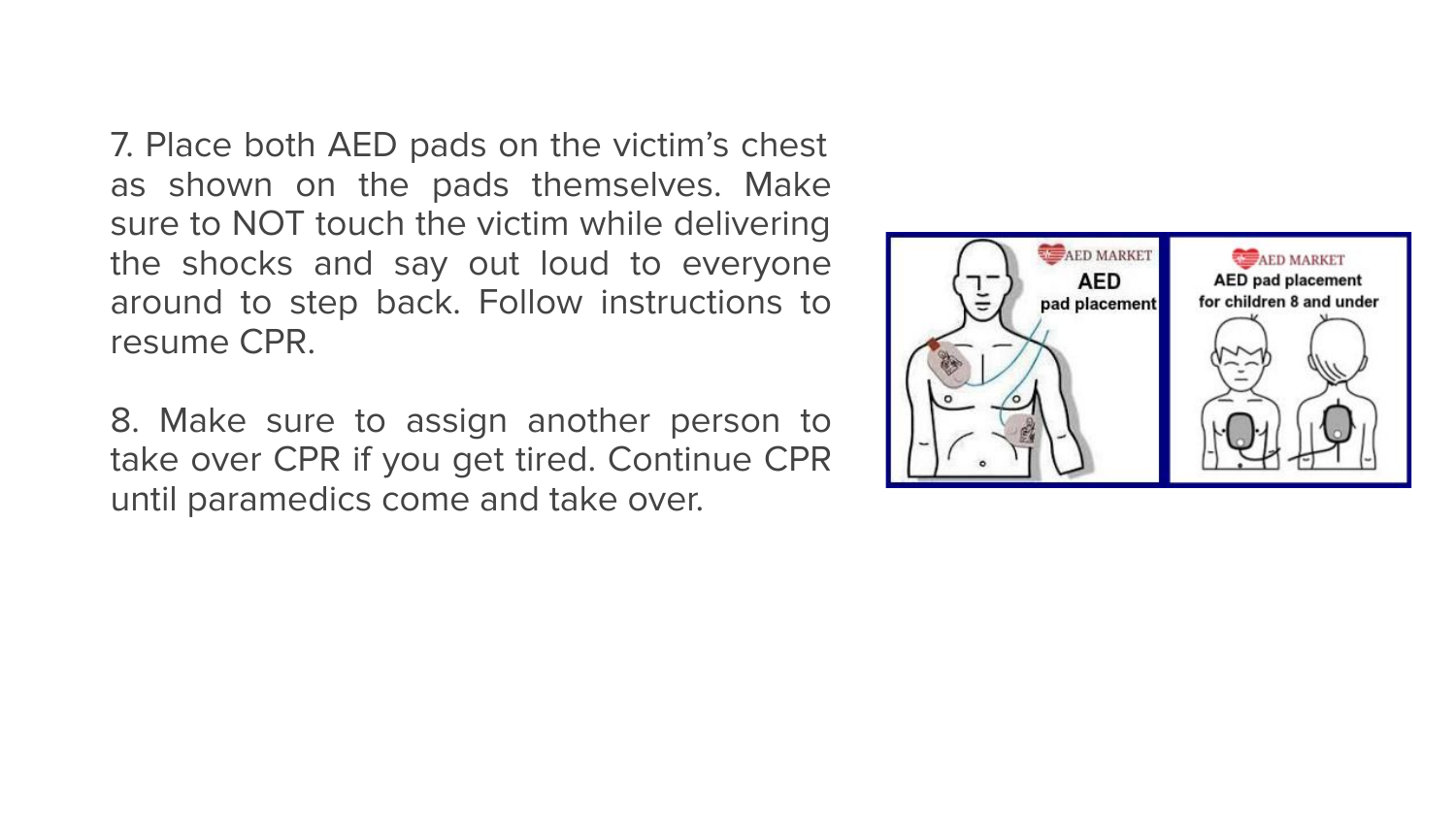### How to use AED?

- $\rightarrow$  Before using an AED, check for the presence of water near the unconscious person. Move them away from wetness when delivering the shocks. If there's water on the victim's chest, make sure to wipe it off. Remove any liquid or stamps that might not let the AED pads stick.
- **→ Turn on the AED's power. The device will give you** step by step instructions. You will hear voice prompts and see prompts on a screen.

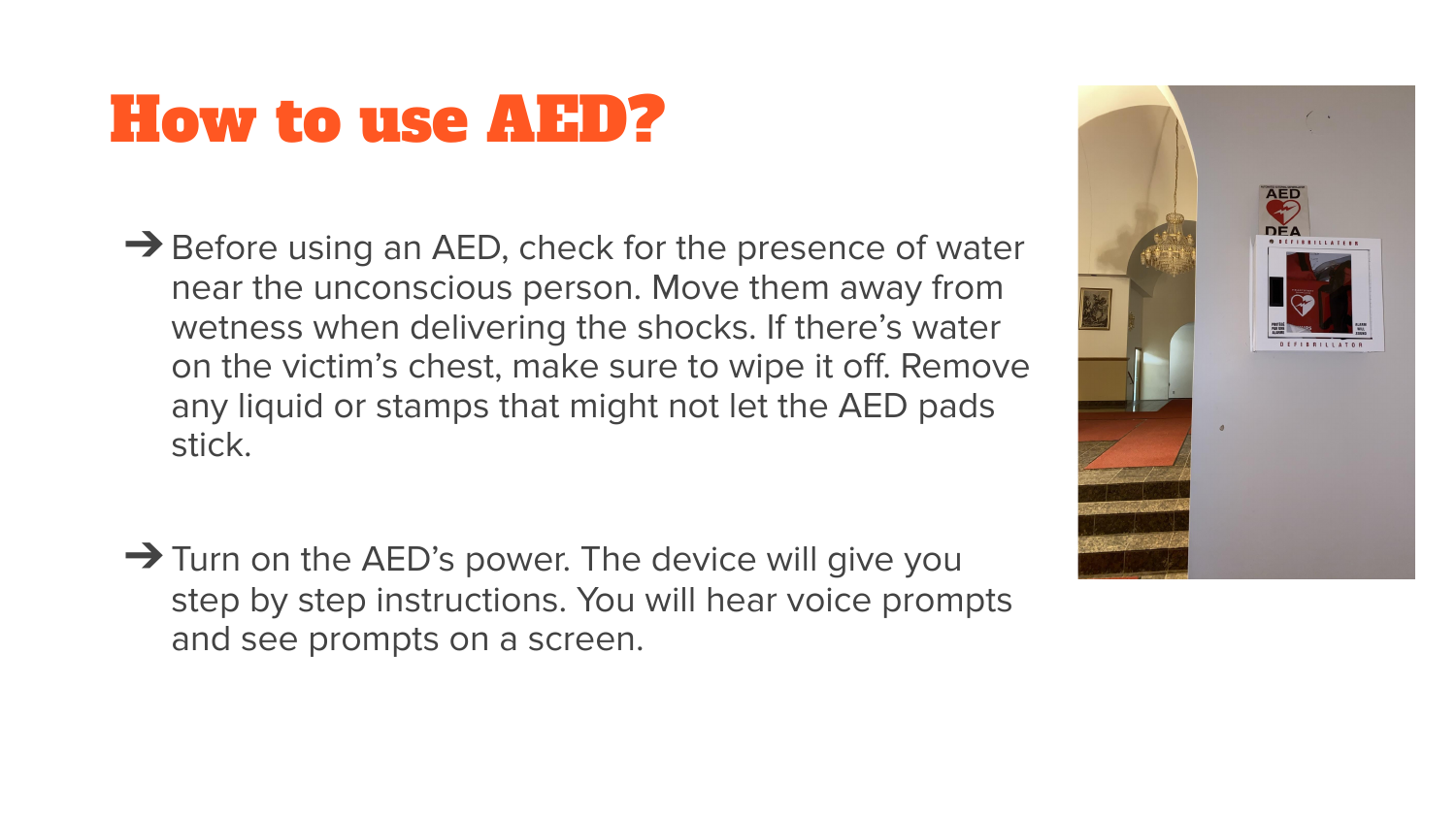# Choking adults

- Choking is when someone cannot breathe because food, a toy, or other object is blocking the throat or windpipe (airway).
- Symptoms of choking when a person is unconscious include:
	- Lips and nails become blue
	- Inability to breathe
- Heimlich Maneuver helps dislodge the blockage.

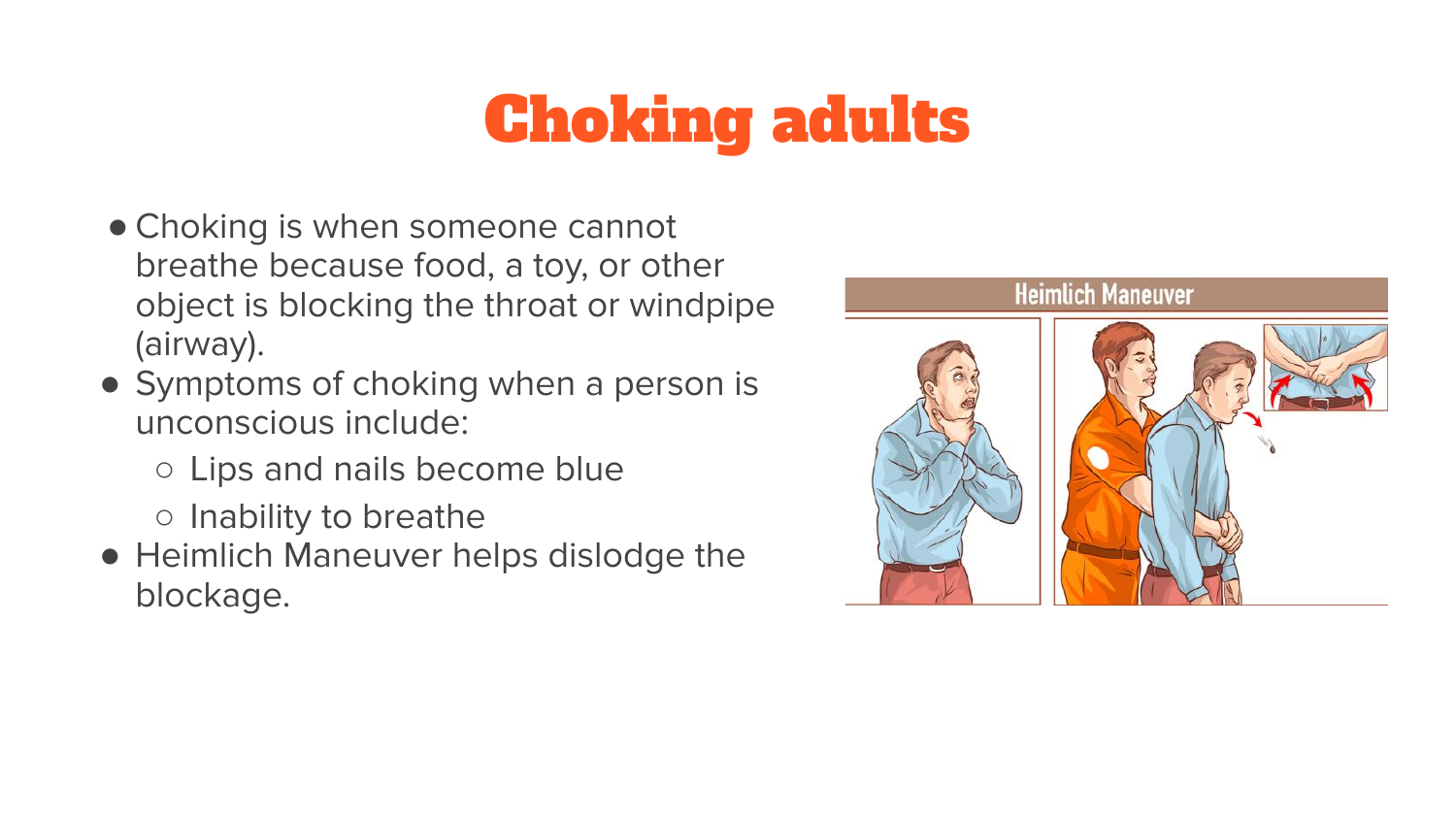### Heimlich Maneuver

- Stand behind the person. Place one foot slightly in front of the other for balance. Wrap your arms around the waist. Tip the person forward slightly. If a child is choking, kneel down behind the child.
- Make a fist with one hand. Position it slightly above the person's navel.
- Grasp the fist with the other hand. Press hard into the abdomen with a quick, upward thrust as if trying to lift the person up.
- Perform between six and 10 abdominal thrusts until the blockage is dislodged.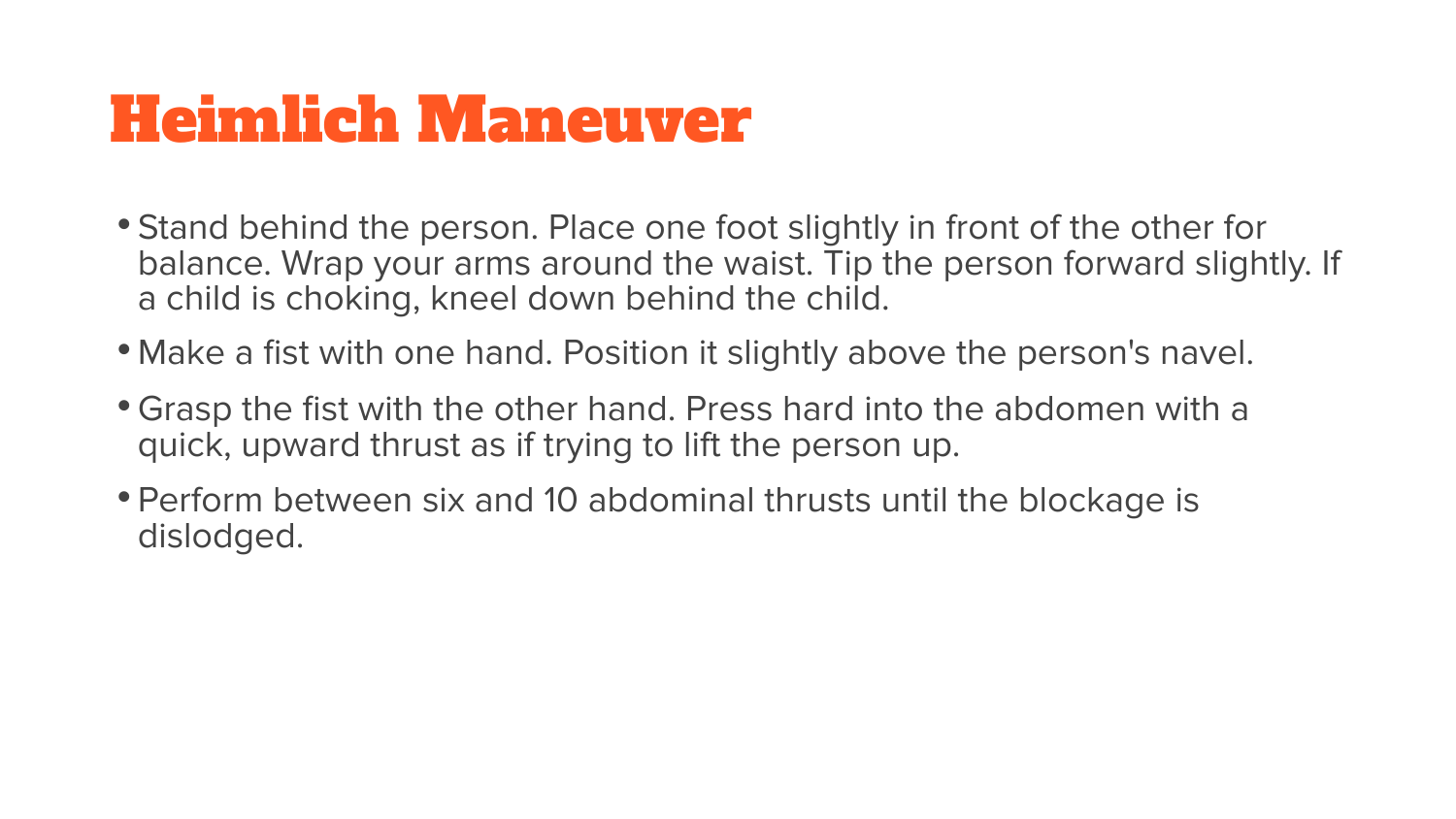# When to start CPR for a child or a baby?

- 1. Check for signs of unresponsiveness by flicking the bottom of the foot. If child does not respond, call 911.
- 2. Open the airway. With the child lying on their back, tilt the head back slightly and lift the chin. Check to see if something is blocking the airway. If not and child still not breathing or responsive. BEGIN CPR.

Place two fingers upon the baby's chest (same place as in adults) & same rate with compression depth of one third of the chest diameter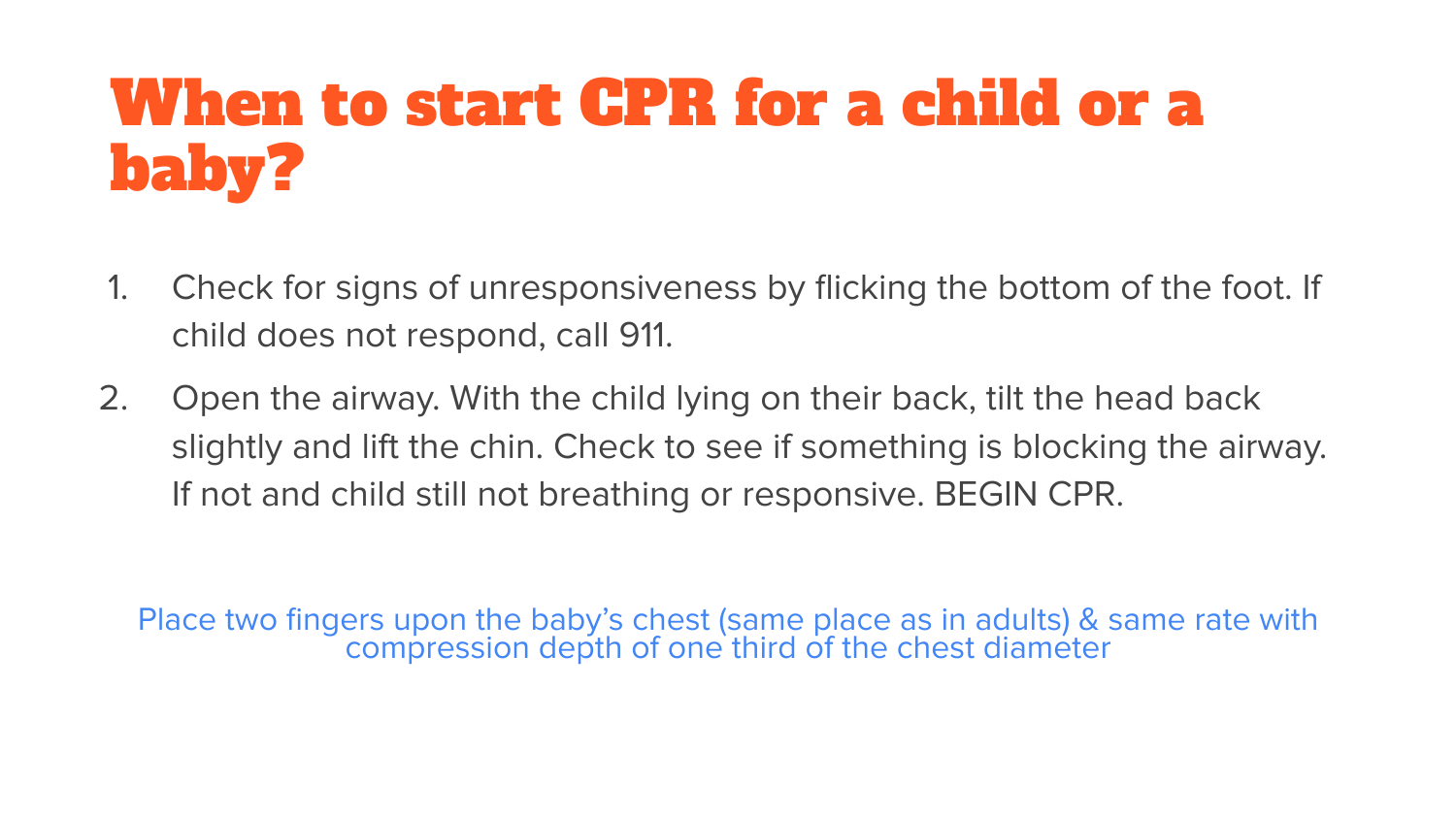# Choking infant (less than 2 years-old)

- **→ Something is blocking the airway of the infant** not letting them breathe.
- **→ Have someone call 911. If you're alone begin** the care of your baby as shown in the picture until whatever is blocking their airway is dislodged.
- $\rightarrow$  If they're still not breathing or responsive, BEGIN CPR

Place the infant stomach-down across your forearm and give five quick, forceful blows on the infant's back with heel of your hand